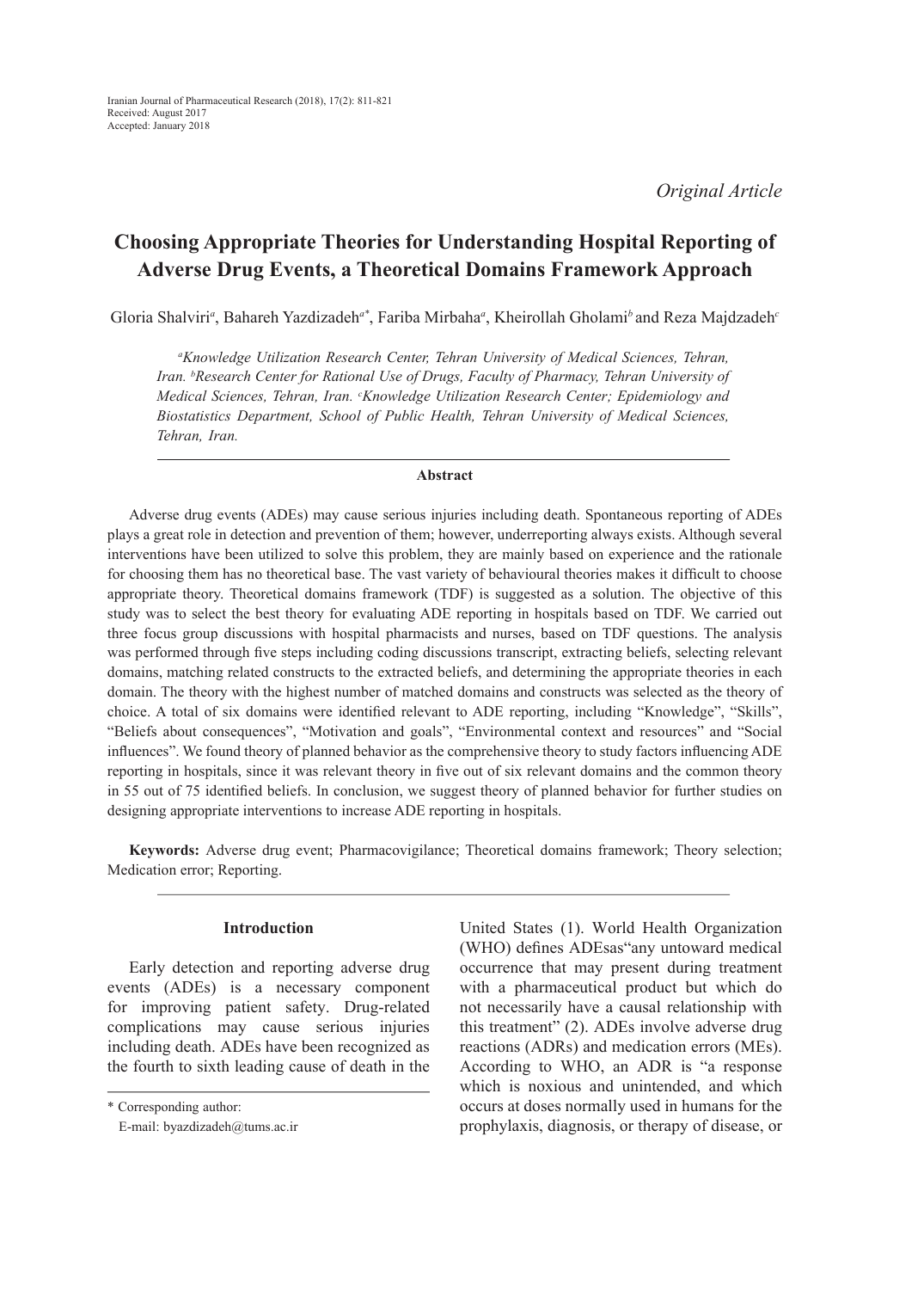for the modification of physiological function" (2). ME is "any preventable event that may cause or lead to inappropriate medication use or patient harm while the medication is in the control of the health care professional, patient, or consumer. Such events may be related to professional practice, health care products, procedures, and systems, including prescribing, order communication, product labeling, packaging, and nomenclature, compounding, dispensing, distribution, administration, education, monitoring, and use." (3).

The science and activities related to the detection, assessment, understanding and prevention of adverse effects or any other drugrelated problem is called pharmacovigilance (2). Evidence from pharmacovigilance has revealed that spontaneous reporting of ADEs by health care professionals plays a great role in detection and prevention of ADEs (4). Spontaneous reportingre requires health care professionals to complete designated ADE reporting forms when they suspect that an ADE has occurred, and submit them to a national pharmacovigilance center. Spontaneous reportingis a basic method for detecting ADEs after marketing medicines. Along with several advantages, spontaneous reporting has some disadvantages too. One of them is underreporting (5). Studies reported from developed countries revealed that only 2-4% of all ADEs and 10% of serious ones are reported (6). Several interventions have been utilized implemented to improve spontaneous reporting of ADEs. Some of these interventions include educational interventions (7), electronic ADR reporting system (8), placing ADR reporting forms in patient charts (9), considering incentive for ADE reporters (10), and giving feedback to reporters (11). However, these interventions are mainly selected based on experience and the rationale for choosing them has no theoretical base. Furthermore, interventions applied in one setting may not be appropriate for all health settings and there is a need for stronger evidence that guides selection of relevant and comprehensive interventions.

There are often perceived barriers which make it difficult for health care practitioners to modify their past behavior after initiation of a behavioral intervention. Designing interventions aimed at behavior change requires comprehensive understanding of the target behavior among health workers. Theorybased evaluation of a target behavior guides identification of obstacles to behavior change. If behavior changing interventions are designed based on these identified barriers, then they may be more successful (12, 13).

Spontaneous reporting of ADEs has been implemented in Iran by Iranian pharmacovigilance center (IPC) since 1998. IPC has received more than 40000 reports of ADEs from health care professionals around the country since 1998. However, like as any other national pharmacovigilance center, the center faces the problem of underreporting. As a primary step to promote hospital reporting of ADEs, IPC issued a guideline for reporting ADEs to each hospital had to designate a health care professional (mainly nurses) as a responsible person for collecting and reporting ADEs to IPC. According to the guideline, however, health care professionals are free to submit observed ADEs directly to IPC if they prefer not to report via the ADE person in the hospital. Despite these interventions, the problem of ADE underreporting still exists and many ADEs are notreported. ADE reporting behavior is not fully institutionalized in many hospitals.

Several theories have been utilized for understanding behavior in health settings. These theories have been used to explain a behavior, predicting which behavior constructs are susceptible to change, and identifying barriers to behavior change and also finding ways to change the behavior. Some theories focus on factors related to individual professionals (e.g. cognitive theories or theory of planned behavior); some concentrate on social context and interactions; the others target economical and organizational context. This variety in theories makes it difficult to choose appropriate theory for a study. Theoretical domains framework (TDF) is suggested by a group of experts as a solution to the problem of theory selection (14). This framework consists of 12 domains which are extracted from 128 explanatory constructs belonging to 33 psychological theories on behavior change. These domains include knowledge, skills, social/professional role and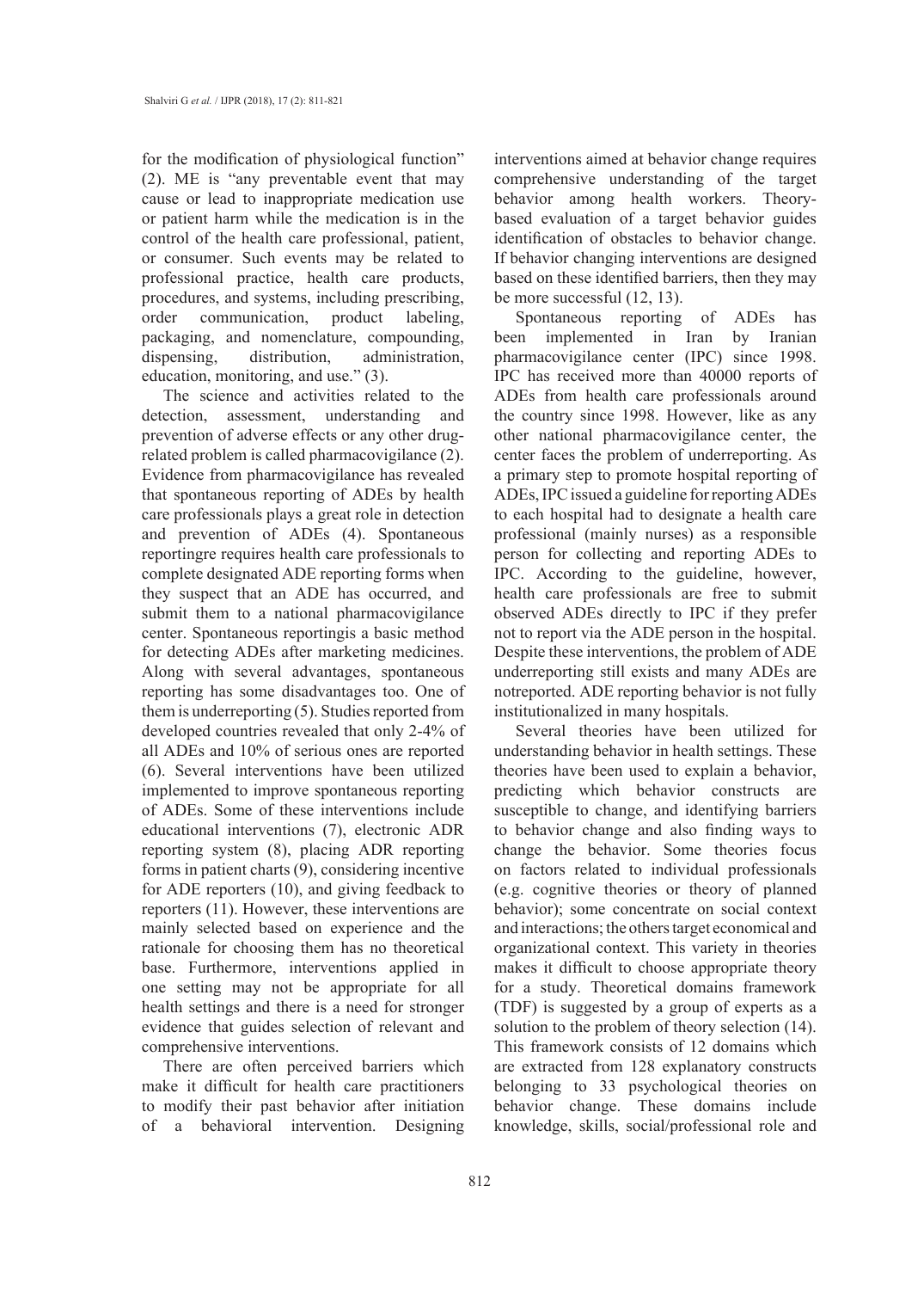identity, beliefs about capabilities, beliefs about consequences, motivation and goals, memory, attention and decision processes, environmental context and resources, social influences, emotion, behavioral regulation, and also nature of the behaviors. Questions related to each of the twelve domains are suggested. The effective constructs on behavior change are determined by conducting a qualitative analysis (e.g. focus group discussion, interview) and related domains are selected to choose appropriate theory for changing behavior.

In this study we considered hospital reporting of ADEs as the target behavior. The aim of this study was to select the best theory of behavior change to improve ADE reporting, based on TDF approach.

#### **Experimental**

## *Design*

This was a qualitative study carried out by conducting three different focus group discussions (FGDs). The FGD participants included pharmacists and nurses working at Tehran hospitals. The study was approved by the Institutional Review Board of Tehran University of Medical Sciences which follows the Helsinki **Declaration** 

## *Participants*

The method of sampling in this study was purposeful sampling by maximum variation. We identified and invited 30 nurses and 15 pharmacists from the IPC list of hospitals in Tehran. There were 117 Drug Safety Officers (DSOs) in the IPC list of DSOs in hospitals of Tehran from 117 hospitals, among them 60 were nurses, 51 pharmacists and six physicians. In order to get broad information about barriers to ADE reporting, participant nurses were selected from two different groups. One group involved those who were introduced to IPC as DSOs in each hospital and the other group consisted of nurses who didn't have this responsibility. The pharmacists group involved only DSOs in the hospitals, because pharmacists not responsible for ADE reporting had not reported considerable number of ADEs to IPC. In order to capture broader range of ideas among the study

participants, study sample included different geographical regions in Tehran, different hospital sizes, different hospital settings (teaching versus non-teaching hospitals), and hospitals with different reporting number of ADEs.

#### *Materials*

We selected a set of questions related to 12 TDF domains which was suggested by the framework. These questions were first previewed by conducting interviews with one nurse and one pharmacist in two different hospitals. According to their answers and comments, we modified the questions to make them clearer. A final version of questions, including the main questions and prompts, was prepared to guide the FGDs. At the end of each section in the FGDs, the participants had the opportunity to add any additional comments not mentioned during the discussions.

#### *Procedure*

A formal invitation letter, including the purpose of the study and the ethical considerations, was sent to the identified nurses and pharmacists based on the criteria mentioned above. Verbal informed consent was obtained and recorded from all participants at the beginning of each FGD. All three FGDs were facilitated by the same group of researchers, including an epidemiologist expert in knowledge translation and exchange (KTE), a medical sociologist, and a pharmacist expert in pharmacovigilance. One of these persons took notes during discussions. The anonymity of the participants was maintained in the transcripts. Each FGD lasted about 90 min.

#### *Analysis*

The analysis was performed through five steps including coding FGD transcript, extracting beliefs, selecting relevant theoretical domains, matching related constructs to the extracted beliefs, and determining the appropriate theories in each domain. Each step is described below in detail.

#### *Coding FGD transcript*

Two of the researchers reviewed the transcripts of all performed FGDs independently and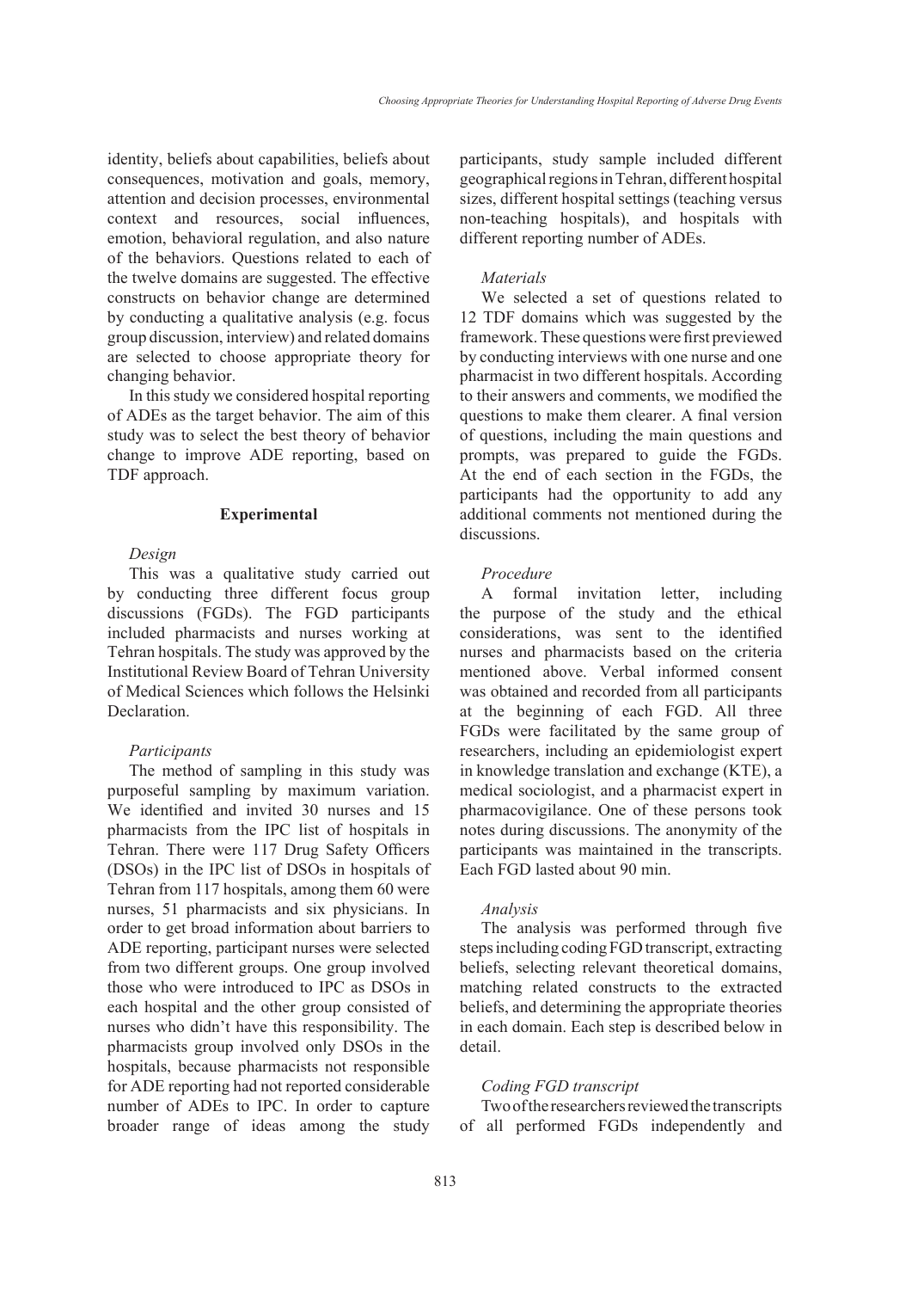deductively coded them into the 12 theoretical domains. Also, the transcripts were inductively analyzed by coders in order to identify any additional themes not included in TDF. A number of themes and sub-themes were detected. The two researchers had high agreement on extracted themes and subthemes, and the disagreements were resolved through discussions.

## *Extracting beliefs*

Two researcher extracted specific beliefs from the detected sub-themes in step one. A belief was defined as "a set of responses relating to a unique theme which described a special problem and/or the impact of that belief on the target behavior" (15).

## *Selecting relevant theoretical domains*

Three researchers reviewed the extracted beliefs within each theoretical domain. The theoretical domains with potential barriers for behavior change were considered as relevant. The relevant theoretical domains needed to have the following criteria, as well (15):

(1) Contradictory beliefs were expressed.

(2) Impact of a specific belief on the target behavior was shown by evidence.

Those theoretical domains which were not recognized as relevant domains were excluded from the study.

## *Matching related constructs to the extracted beliefs*

The aim of this step was to match relevant constructs to each identified belief. So the same three researchers were provided with a list of TDF constructs (14) belonging to each related domain (16). They independently matched related constructs from the provided list to the specific beliefs in each domain. The final selection of constructs for each specific belief was determined based on agreement between the coders. The construct with higher frequency of matching by coders was selected for each specific belief.

*Determining the appropriate theories in each domain*

The research team selected appropriate theories in each relevant domain, among those represented in TDF approach, through discussion and consideration of previous similar methodological studies (15, 17). The researchers could choose more than one theory for each domain if they observed constructs from those theories.

## *Theory selection based on coding the constructs of the relevant domains*

We calculated the total number of domains and construct that matched to an individual theory. The theory with the highest number of matched domains and constructs was selected as the theory of choice for the purpose of this study.

#### **Results**

According to different steps of the analysis, the result of our study is as following:

#### *Step one coding FGD transcript*

FGD analysis and detected barriers, has previously been published in detail in another paper (18).Here we present the result of theory selection based on TDF approach.

*Step two and three: extracting beliefs and selecting relevant theoretical domains*

A total of six domains were identified as relevant domains to ADE reporting. These domains included "Knowledge", "Skills","Beliefs about consequences (Anticipated outcomes/attitude)", "Motivation and goals (Intention)", "Environmental context and resources", and "Social influences (Norms)". We identified 75 specific beliefs relevant to these six domains."Beliefs about consequences (Anticipated outcomes/attitude)" and "Skills" were associated with the highest and lowest number of beliefs, respectively.

## *Step four: matching related constructs to the extracted beliefs*

Those constructs that were detected as relevant to the extracted beliefs in each domain are mentioned in table 1. All or at least two out of the three coders were in agreement upon matching appropriate constructs to the identified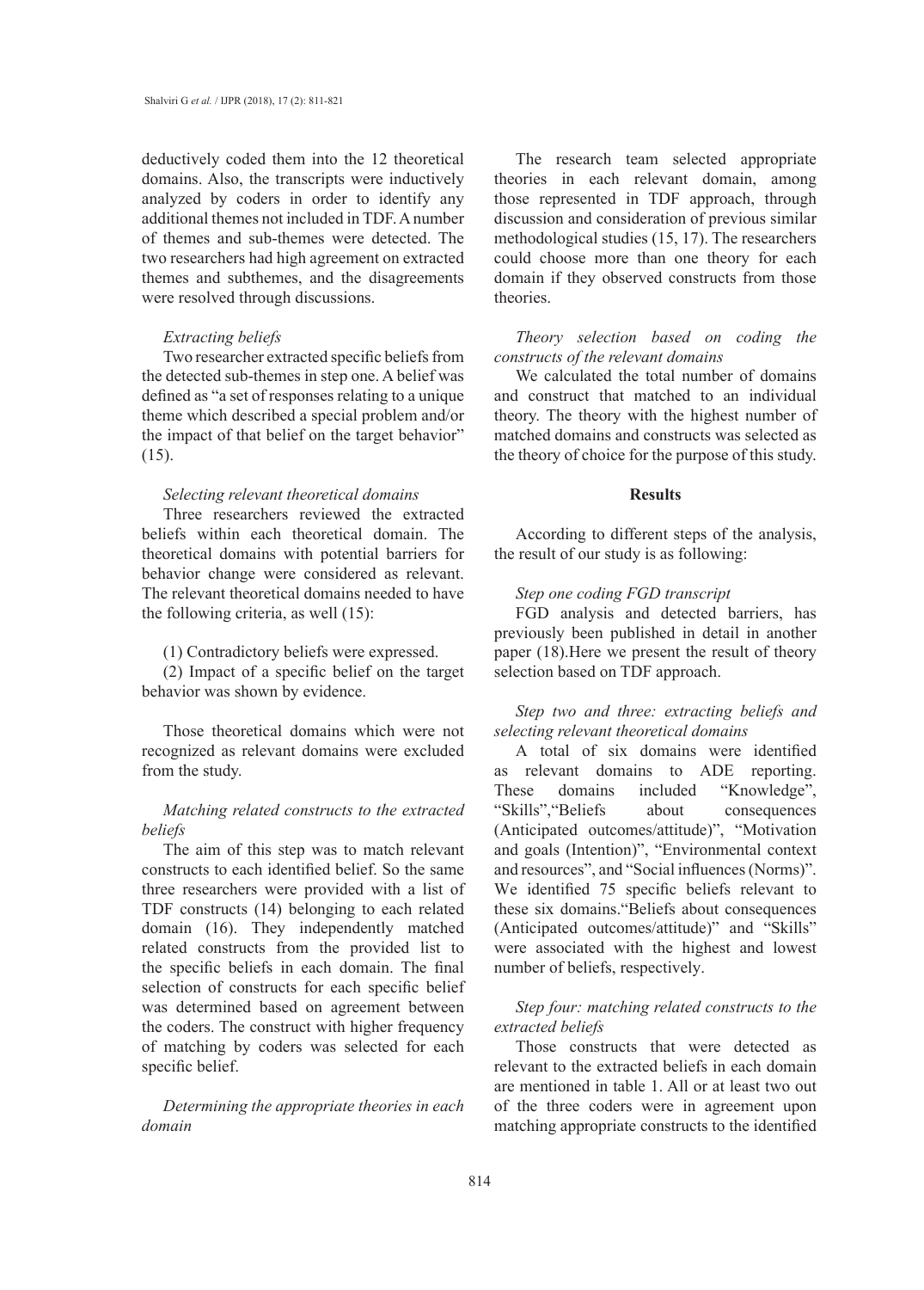**Table 1**. Relevant constructs to the extracted beliefs in each domain.

| Domain                                                     | Relevant constructs detected by coders                                                                                                                                     |
|------------------------------------------------------------|----------------------------------------------------------------------------------------------------------------------------------------------------------------------------|
| Knowledge                                                  | "Knowledge", "Schemas, mindsets and illness representations",<br>"Procedural knowledge" and "Knowledge about condition/<br>scientific rationale"                           |
| <b>Skills</b>                                              | "Skills" and "Competence/ability/skill assessment"                                                                                                                         |
| Beliefs about consequences (Anticipated outcomes/attitude) | "Consequences", "Outcome expectancies" and "Reinforcement/<br>punishment/consequences"                                                                                     |
| Motivation and goals (Intention)                           | "Intention; stability of intention/certainty of intention", "Goal"<br>priority" and "Commitment"                                                                           |
| Environmental context and resources                        | "Resources/material resources (availability and management)"<br>and "Environmental stressors"                                                                              |
| Social influences (Norms)                                  | "Social/group norms: subjective, descriptive, injunctive norms",<br>"Social pressure", "Team working", "Management commitment",<br>"Social support", "Social/group norms", |

six relevant domains.

## *Step five determining the appropriate theories in each domain*

The suggested relevant theories in this study included Knowledge, attitude, and behavior (KAB) model for examining "knowledge" domain; Theory of planned behavior (TPB) and Operant learning theory (OLT) for studying "Beliefs about consequences" domain; TPB, Social cognitive theory (SCT) and Personal project approach (PPA) for evaluating "Motivation and goal" domain; TPB and Normative model of work team effectiveness (NMWTE) for assessing "Social influences" domain; and TPB for studying "Skills" and "Environmental context and resources" domains.

## *Step six: theory selection based on coding the constructs of the relevant domains.*

The numbers of beliefs in each domain and relevant theories to evaluate the identified constructs are shown in table 2. We picked TPB as the comprehensive theory to study factors associated with ADE reporting behavior in hospitals because of the following reasons:

1. TPB was identified as a relevant theory in five out of six relevant domains in this study.

2. TPB was the only theory of choice in two domains ("Skills" and "Environmental context and resources").

3. TPB was the common theory in 55 out of 75 identified beliefs.

## *Reasons for choosing the domains relevant to ADE reporting in hospitals*

The "knowledge" domain was identified as relevant since there were contradictory beliefs in this area. Identified beliefs on knowledge about ADE reporting procedure and guideline were in conflict. Some declared that they were aware of existing guidelines and procedure for reporting ADEs, but others referred to lack of knowledge in this area as one of the barriers to ADE reporting. Furthermore, we found that misunderstanding definitions of ADR and ME, along with lack of knowledge about what should be reported, could have an impact on target behavior. As an example, some participants did not believe they should report non-serious ADEs, uncertain ADEs and/or non-preventable ones. However, these beliefs were in contrast with those of others that considered any type of observed ADEseligible for reporting.

We decided to select "Skills" domain as a relevant domain because some participants expressed ADE reporting as an easy procedure and the others mentioned it difficult. Most participants emphasized that reporting MEs, as a part of ADEs, were much more difficult than reporting ADRs. This contradiction in perceived difficulty of ADE reporting made us consider this domain for further investigation.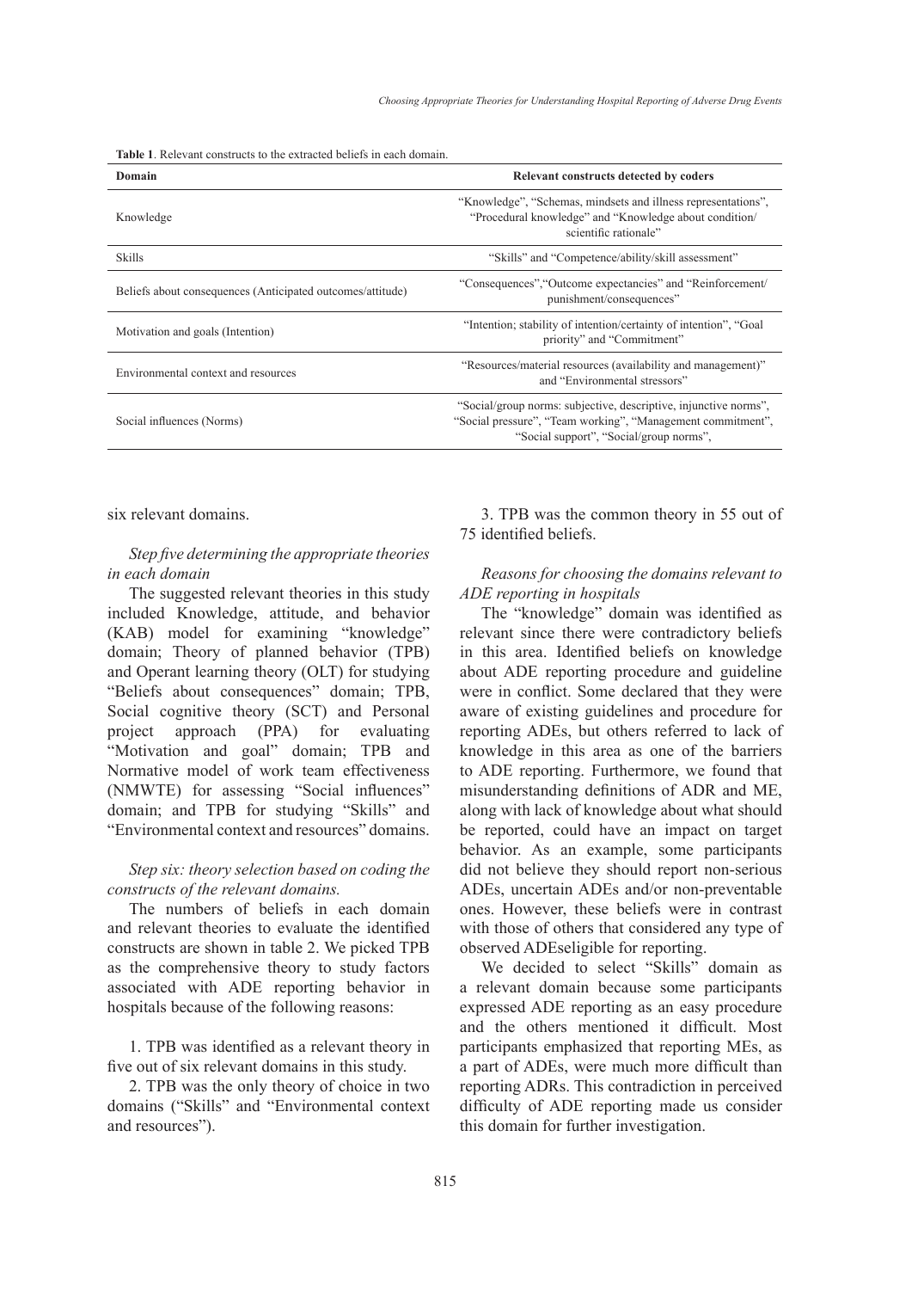| <b>Table 2.</b> The number of beliefs in each domain and identified relevant theories. |  |
|----------------------------------------------------------------------------------------|--|
|----------------------------------------------------------------------------------------|--|

| Domain                              | Number of identified beliefs | <b>Identified theories</b>                 |
|-------------------------------------|------------------------------|--------------------------------------------|
| Knowledge                           | 20                           | KAB <sup>1</sup>                           |
| <b>Skills</b>                       | 5                            | TPB <sup>2</sup>                           |
| Beliefs about consequences          | 21                           | TPB and OLT <sup>3</sup>                   |
| Motivation and goals                | 8                            | TPB, SCT <sup>4</sup> and PPA <sup>5</sup> |
| Environmental context and resources | 12                           | <b>TPB</b>                                 |
| Social identities (Norms)           | 9                            | TPB and NMWTE <sup>6</sup>                 |

(1) Knowledge, attitude, behavior; (2) Theory of planned behavior; (3) Operant learning theory; (4) Social cognitive theory; (5) Personal project approach; (6) Normative model of work team effectiveness.

The domain of "Beliefs about consequences (Anticipated outcomes/attitude)" consisted of 21 specific beliefs. Although there was a general agreement on positive outcomes of ADE reporting, some individuals believed that ADE reporting could also have some negative consequences such as criticism and/ or punishment of the reporter or those involved in the reported MEs. This led us to select this domain for further review.

We considered "Motivation and goals (Intention)" as one of the relevant domains to hospital ADE reporting because of contradictory beliefs mentioned by participants. Most FGD participants believed that they were determined to report ADEs in hospitals. However, some individuals outlined a few reasons which made them decide not to report observed ADEs. Lack of feedback from IPC and lack of incentives were suggested by participants as reasons for their low motivation.

"Environmental context and resources (Environmental constraints)" was another domain considered as relevant, based on the study criteria. This domain contained12 identified specific beliefs which described physical and resource factors facilitating or hindering ADE reporting at hospitals. Many FGD participants explained that physical and resource factors can influence target behavior. They listed several barriers to reporting ADEs in hospitals such as heavy workload and lack of necessary equipment (such as fax machines) for reporting ADEs. Also, they reported that time pressure affected the intent to report ADEs. We

concluded that there were lots of factors in this domain which might impact hospital reporting of ADEs. So, we added this domain to the list of selected relevant domains.

The last domain judged to be influential on target behavior was "Social influences (Norms)". We found some conflicts in participants' answers to the questions about involvement of hospital managers and other health care professionals in ADE reporting, and getting support from them to report ADEs. According to the participants, hospital managers approved ADE reporting; however, they did not do anything to facilitate it. Some FGD attendees believed that there were no individuals or groups in their place of work that disapproved ADE reporting while others noted that some individuals might oppose reporting because of time constraints or fear of criticism and punishment. However, in their opinion, opponents to ADE reporting might not readily disclose their disapproval. Moreover, they pointed out that lack of collaboration between nurses, physicians, and pharmacists, i.e. poor teamwork, could be considered as a significant barrier to reporting ADEs. These findings guided us to select this domain as another influential one for further studies.

## *Reasons to exclude non-relevant domains to ADE reporting in hospitals*

Among twelve domains suggested by TDF approach, we identified 6 domains as nonrelevant to hospital reporting of ADEs. These domains included "Social/professional role and identity"; "Beliefs about capabilities"; "Memory,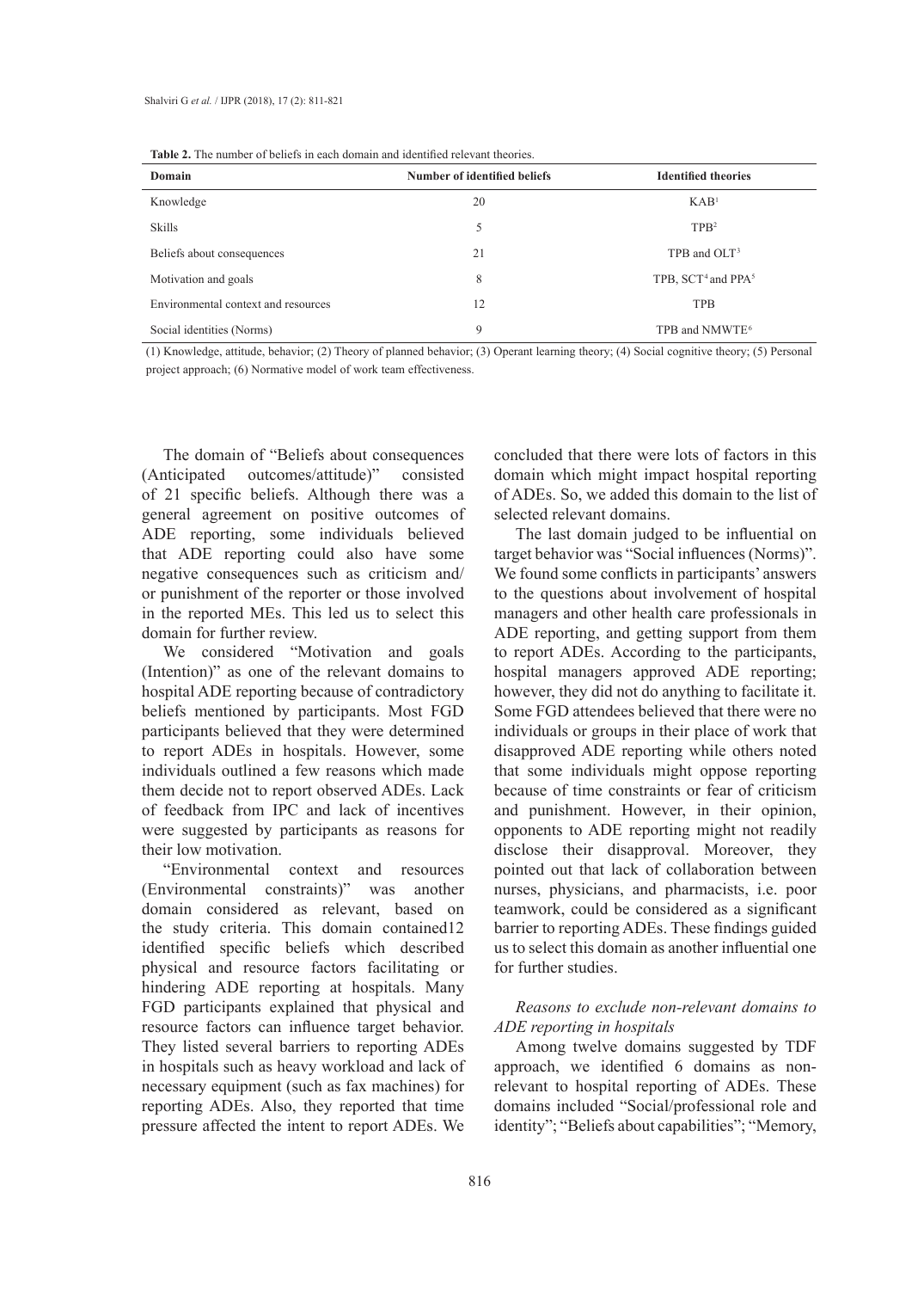attention and decision processes"; "Emotion"; "Behavioral regulation"; and "Nature of the behaviors".

All FGD participants confirmed ADE reporting as their professional responsibility and moral obligations. None of the participants considered reporting of an ADE by a colleague as an act against them. So, we did not select "Social/professional role and identity" as a relevant domain to ADE reporting in hospitals.

We did not consider "Beliefs about capabilities" as a relevant domain because all participants stated that they were confident in their abilities to report ADEs despite many difficulties. Also all claimed that difficulties of ADE reporting were related to other domains and none of them could be attributed to participants' self-efficacy in reporting ADEs.

"Memory, attention, and decision processes" domain was also excluded from the list of influential domains on ADE reporting since all participants mentioned that decision making for ADE reporting was easy to them. They emphasized that they never forgot to report the observed ADEs. Also, they stressed that they never initially decided not to report observed ADEs since they considered reporting as a professional responsibility.

Participants mentioned that their ADE reporting was never influenced by emotional factors. To them, emotional factors were neither facilitators nor obstacles to ADE reporting. Therefore, we did not add "Emotion" to the list of relevant domains to change the target behavior in this study.

FGD participants had several recommendations for encouraging ADE reporting; however none of them referred to the constructs of "Behavioral regulation" domain. So, we did not choose this domain as a relevant domain. Similarly, "Nature of the behavior" domain was not selected as relevant because the properties of ADE reporting as the target behavior were well explained by the respondents.

#### **Discussion**

Applying TDF approach to the beliefs derived from statements of FGD participants enabled us to identify six relevant domains to ADE reporting in hospitals including "Knowledge", "Skills", "Beliefs about consequences (Anticipated outcomes/attitude)", "Motivation and goals (Intention)", "Environmental context and resources" and "Social influences (Norms)". Also, the findings of this study revealed that a total of six theories could be considered as appropriate theories for evaluating barriers to reporting ADEs in hospitals (table 2).Except for "knowledge" domain, which is not a TPB construct, the other five identified relevant domains in this study could be evaluated by applying TPB. The large number of identified beliefs in "knowledge" domain; however, suggested that this domain may have a significant impact on the target behavior and it is necessary to investigate it besides constructs belonging to the TPB. To the best of our knowledge, this is the first study that applies TDF approach to select appropriate theory for evaluating ADE reporting behavior in hospitals.

## *Suggested criteria for selecting the right theory*

There are numerous theories for explaining, predicting, or changing behavior; each of them focuses on specific factors influencing behavior, such as individual or organizational factors. Because of this vast variety, it is important to know and follow the best criteria for choosing the most relevant theory to examine a behavior. The selection process of appropriate theory to study behaviors of health care providers has been described in some studies. Graham *et al*. provided a list of planned action theories and analyzed them based on their similarities and differences (19). They explained that different theories addressed different action plans; so it appeared necessary to determine how a theory coded into action categories in the theory selection process. The authors recommended that careful evaluation of the theory components, as well as ensuring suitability of the theory for the target context and culture, were the necessary steps towards theory selection.

Glanz argued that criteria for selection of appropriate theory should not be based on researchers' interest or some specifications of the theory such as being conventional, novel, or user friendly. They suggested three criteria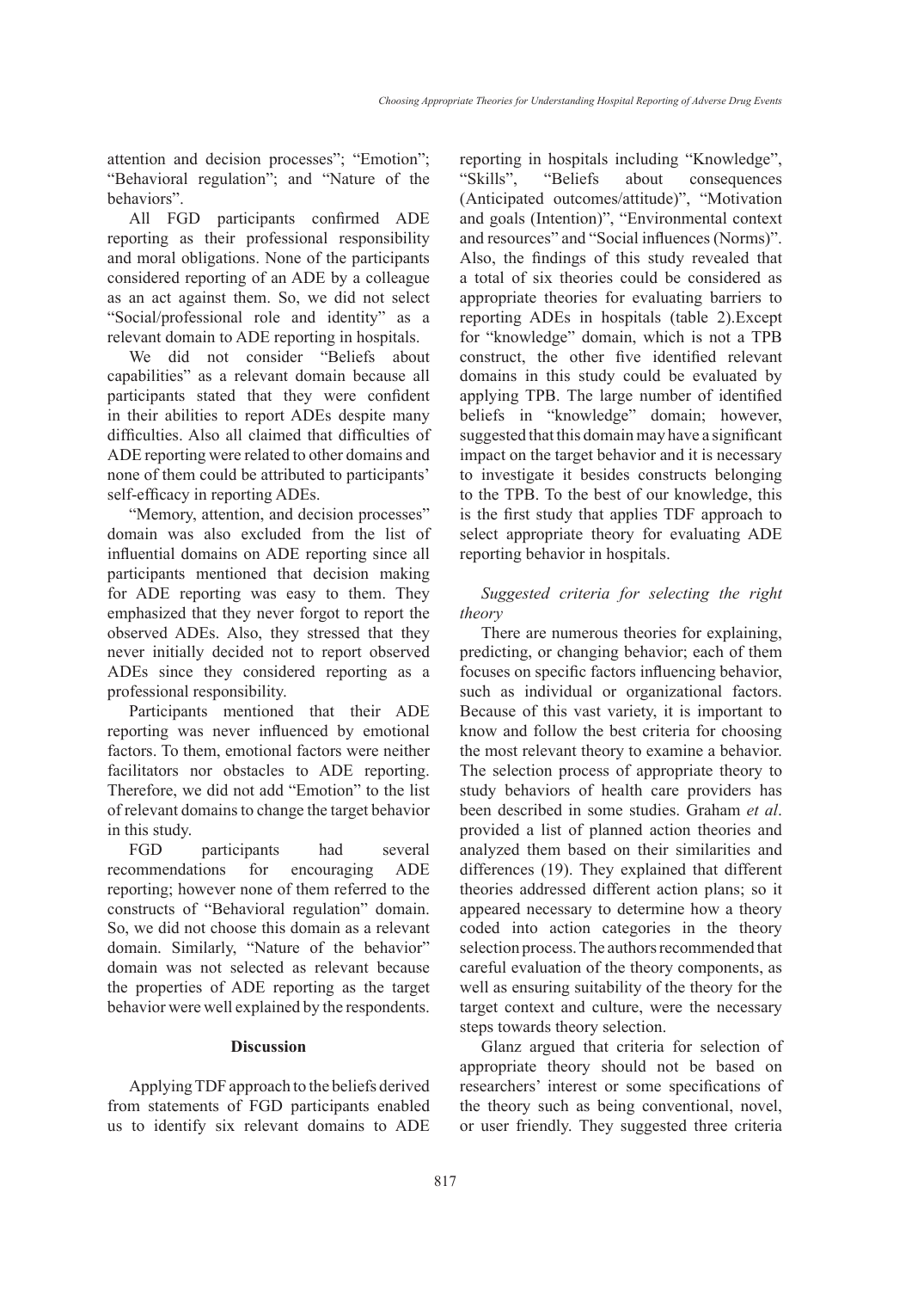as necessary considerations while choosing a suitable theory including "its logic or internal consistency in not yielding the mutually contradictory derivations; the extent to which it is parsimonious, or broadly relevant, while using the manageable number of concepts; and its plausibility in fitting with prevailing theories in the field" (20).Michie *et al.*designed a consensus approach as a response to the lack of a systematic approach for choosing appropriate theories (14). They introduced TDFas their systematic method for theory selection.

There are two published studies which applied TDF approach for choosing the appropriate theory. Francis *et al*. applied TDF for evidencebased selection of theories to understand clinicians' blood transfusion behavior in the United Kingdom (17). They identified 5 relevant theoretical domains to the studied target behavior including "knowledge", "beliefs about capabilities", "beliefs about consequences", "social influence" and "behavioral regulation". They reported seven theories as appropriate for that context and concluded that TDF approach is beneficial in selecting theories and could result in broader potential explanations in comparison with a single theoretical model.

Islam *et al*. also conducted a study to choose relevant theories for predicting transfusion behavior of Canadian intensive care physicians (15). Although the target behavior was the same in these two studies, the findings of the second study revealed seven relevant domains, four of which were the same as the previous study. Using the same methodology, the authors identified similar theories in all recognized relevant domains as the UK study, but UK study authors added Personal Project Approach (PPA) as an identified theory under "motivation and goals" domain. The authors concluded that applying TDF to theory selection was a useful method as a systematic approach and could provide a rationale for designing appropriate interventions. The differences in identified beliefs, relevant domains, and theories in these two studies indicated that it was necessary to consider the context for identification of behavioral change barriers and needed interventions. Health care professionals could express different views and beliefs toward the same behavior in different contexts. TDF was a useful approach to explore those differences and resulted in identifying appropriate theories in each setting.

## *Strengths of selecting the appropriate theory based on the TDF approach*

Based on the results of this study, we can categorize strengths of applying TDF approach to the process of selecting appropriate theory for changing behavior into the following points:

First, we discovered that TDF approach was highly compatible with necessary components of Glanz's criteria for choosing right theory. In the current study, TDF approach helped us provide a rationale for choosing six theories from33 psychological theories on behavior change. So Glanz's first assumption, its logic or internal consistency in not yielding the mutually contradictory derivations, was met. We believe that the wide spectrum of psychological theories (33 theories) and related constructs (128 explanatory constructs) included in TDF approach, diminish the possibility of overlooking eligible theories in the theory selection process and could help provide a comprehensive list of theories to consider.

In addition, TDF approach enabled us to recognize the common theory (TPB) among five identified relevant domains as the potential theory of choice so the condition for Glanz's second assumption, the extent to which it is parsimonious, or broadly relevant, while using the manageable number of concepts, could be provided.

Godin *et al*. conducted a systematic review on 78 studies based on social cognitive theories (21). The authors of this systematic review concluded that TPB was the most relevant theory to study healthcare professionals' behaviors. So applying TDF approach in this study, led us to have TPB as one of the most relevant and prevailing theories in hand as the theory of choice. This is in accordance with the third criterion for theory selection mentioned by Glanz as "its plausibility in fitting with prevailing theories in the field".

Our findings demonstrate one of the other advantages of TDF approach that is the possibility of providing a semiquantitative tool for comparing identified relevant domains, by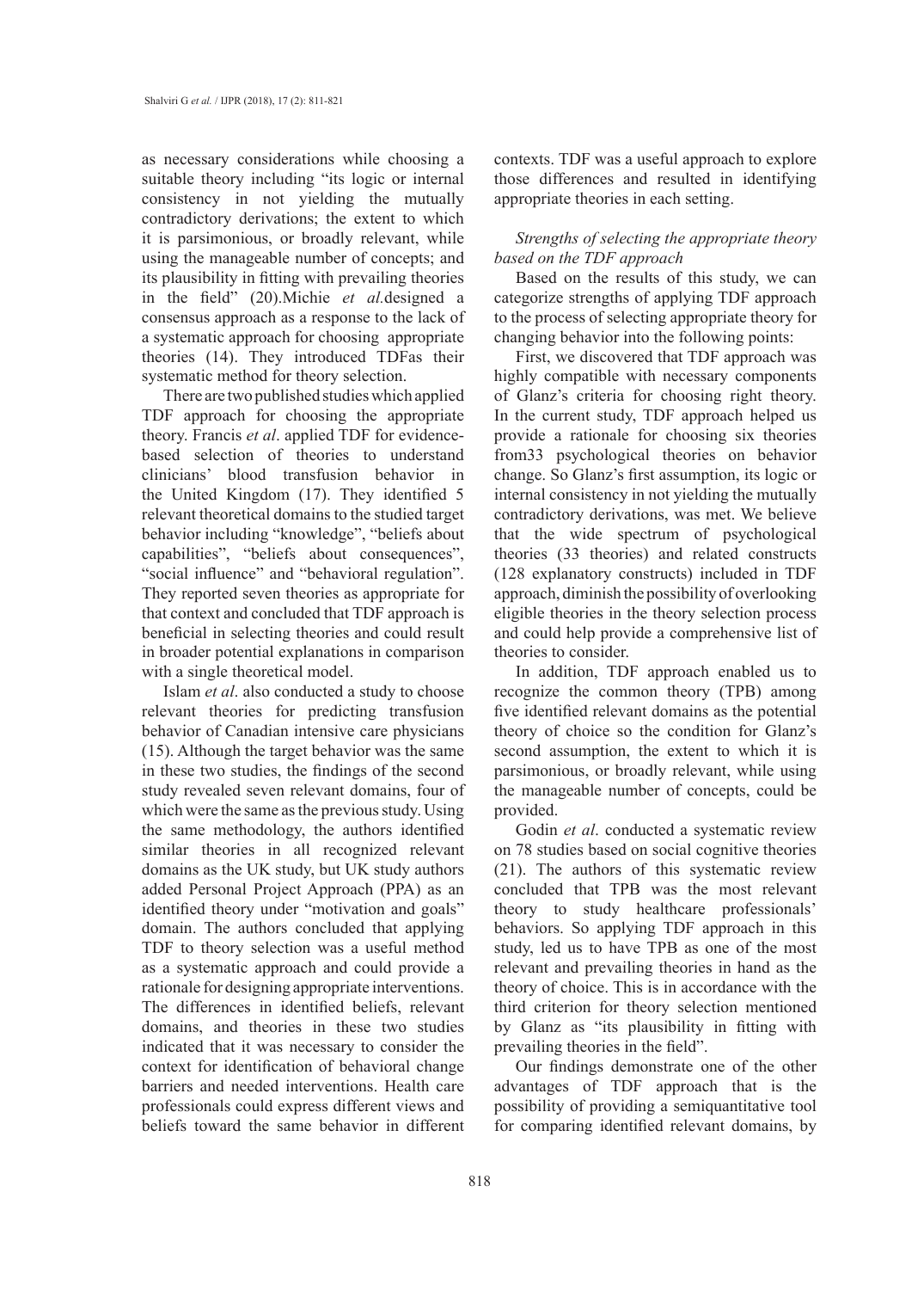calculating the number of detected relevant beliefs in each determined domain (table 2). This will increase the researchers' ability to choose the theory which includes greater number of health care providers' beliefs. However, the process of theory selection should not be entirely based on quantitative comparison of the identified beliefs and the importance of determined beliefs should also be considered.

The findings of this study showed that applying TDF approach might provide more than one theory to investigate each relevant domain. For instance, TPB and OLT were mapped to domain "beliefs about consequences"; TPB, SCT, and PPA matched to domain "motivation and goals"; and TPB and NMWTE mapped to domain "social identities". This characteristic is another advantage of the TDF approach because it provides more choices of theories based on the target culture and context.

Finally, the systematic approach of TDF presents a step-by-step theory selection process which provides opportunities to repeat the study if desired, although the repeatability needs more objective process. The findings of our study are consistent with both UK and Canadian studies (15, 17) with respect to general advantages of TDF approach.

# *Limitations of selecting the right theory based on TDF approach*

We faced few limitations while conducting our study. The first limitation was that the rationale for considering some constructs in TDF approach was not clear. This problem appears to be highly related to lack of access to a clear definition of the 12 domains involved in TDF approach. As an example, the construct "perceived behavior control" is related to the domain "beliefs about capabilities" and is defined as "an individualʹs perception of the ease or difficulty of performing the behavior of interest" (16). The perceived difficulty of performing the target behavior may be attributed to control beliefs over both situational and internal factors to inhibit or facilitate performing the behavior (22). This construct has two different components including self efficacy and controllability. However the general definition of the domain "Beliefs about capabilities" is not clearly mentioned in TDF approach to explore if the domain target control beliefs originated from internal factors such as self efficacy, external factors such as facilitators or obstacles, or both of them. This situation was worse when an individual construct belonging to more than one domain, e.g. 'self efficacy" is listed under more than one domain.

Another limitation was the subjective process of matching appropriate construct to each specific belief. We tried mitigating this condition by providing coders with a list of construct definitions. Similarly the process of theory selection for each domain had limited objectivity.

Lastly, a well defined list of constructs in each psychological theory involved in TDF approach was missing, making it impossible to provide a matrix of theories and their constructs as an objective tool for facilitating the theory selection process. We tried to manage this limitation through discussion among researchers and also by following similar previous studies (15, 17).

The similar UK and Canadian studies revealed some limitations as well, such as lack of inter-rater reliability in the UK study, and lack of clarity in the definitions of the theoretical domains.

#### **Conclusion**

The knowledge about safety of marketed medicines is continuously changing and new evidence is always emerging while a medicinal product is on the market. So every medicinal product is still under trial, even if it has been approved for marketing. Spontaneous reporting of ADEs by health care professionals to a national pharmacovigilance center is a well known methodology for increasing knowledge about drug safety. However, the problem of underreporting exists. The continuous generation of new evidence about drug safety puts ADE reporting behavior of health care professionals in a complex condition. So, it is necessary to understand ADE reporting behavior of health care professionals using a well- designed theoretical approach. We applied TDF approach as a systematic method to identify most relevant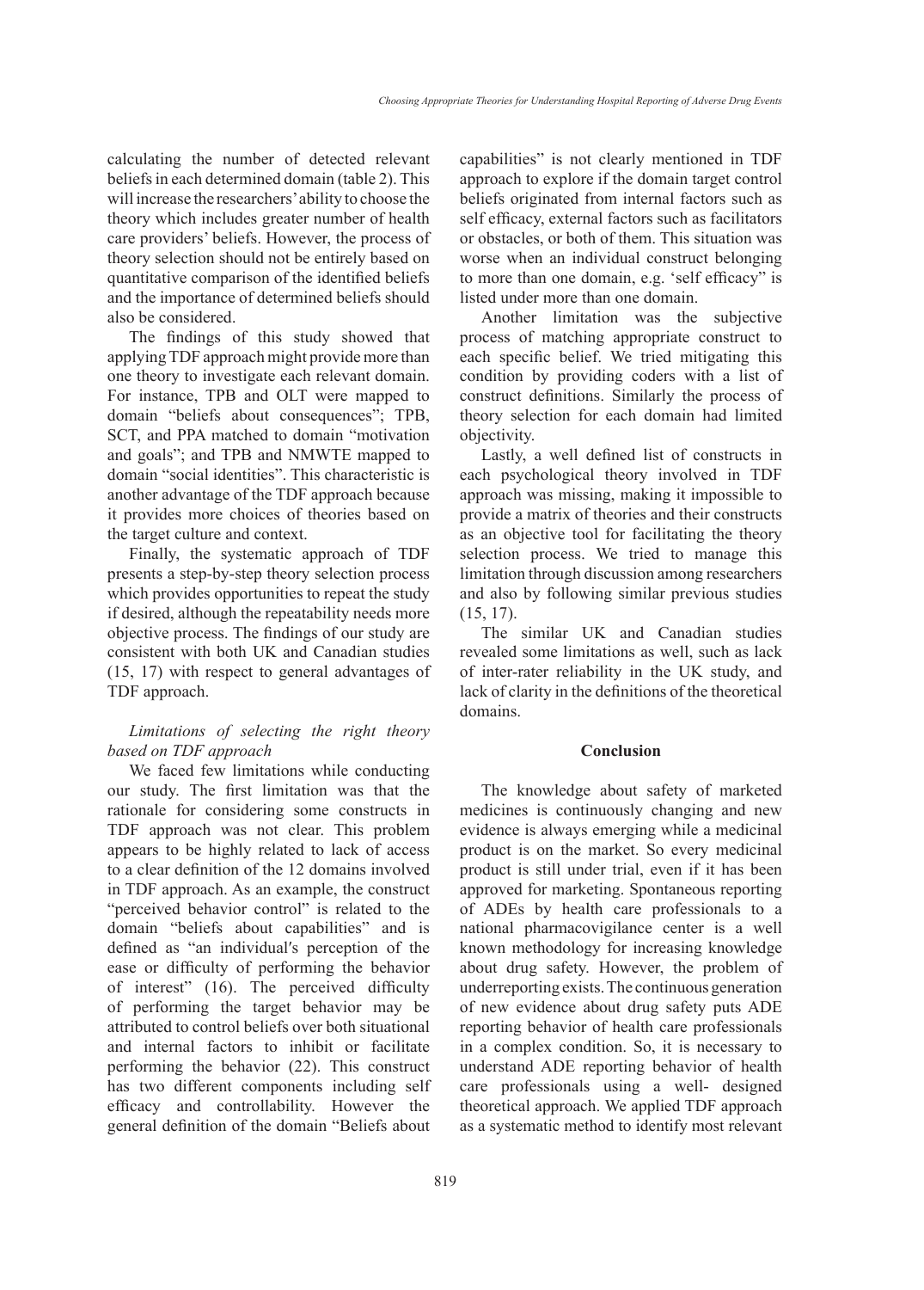theoretical domains to ADE reporting behavior and consequently most appropriate theory for evaluating this behavior. Based on our study, TPB was the theory of choice for examining the ADE reporting behavior in hospitals. The findings of our study indicated that TDF is an appropriate approach for determining appropriate domains and theories for evaluating the target behavior. The results of this study confirmed that TDF could be considered as a comprehensive systematic approach for choosing appropriate theories. However, further studies are needed to alleviate limitations of using this method as a theory selection approach. Based on the result of this study, we have conducted another study to apply TPB to investigate perceived barriers against ADE reporting in hospitals.

#### **Acknowledgement**

This article is a part of first author's PhD dissertation sponsored by Tehran University of Medical Sciences' Deputy of Research under project number 18360-102-02-91.

#### **References**

- Lazarou J, Pomeranz BH and Corey PN. Incidence of (1) adverse drug reactions in hospitalized patients. *JAMA*  (1998) 279: 1200-5.
- $(2)$  The Uppsala Monitoring Center  $(2013)$ . Available from: http://www.who-umc.org. Accessed 7 June 2017.
- Pal S, Duncombe C, Falzon D and Olsson S. WHO (3) strategy for collecting safety data in public health programmes: complementing spontaneous reporting systems. *Drug Saf*. (2013) 36: 75–81.
- Gonzalez-Gonzalez C, Lopez-Gonzalez E, Herdeiro (4) MT and Figueiras A. Strategies to improve adverse drug reactions reporting: a critical and systematic review. *Drug Saf.* (2013) 36: 317–28.
- (5) Pirmohamed M, Breckenridge AM, Kitteringham NR and Park BK. Adverse drug reactions. *BMJ* (1998) 316: 1295-8.
- Figueiras A, Herdeiro M, Polonia J and Gestal-Otero (6) J. An educational intervention to improve physician reporting of adverse drug reactions: a clusterrandomized controlled trial. *JAMA* (2006) 296: 1086- 93.
- (7) OrtegaA, Aguinagalde A, Lacasa C, Aquerreta I, Fernandez-Benitez M and Fernandez L. Efficacy of an adverse drug reaction electronic reporting system integrated into a hospital information system. *Ann. Pharmacother.* (2008) 42: 1491-6.
- McGettigan P, Golden J, Conroy R M, Arthur N (8)

and Feely J. Reporting of adverse drug reactions by hospital doctors and the response to intervention. *Br. J. Clin. Pharmacol.* (1997) 44: 98-100.

- Feely J, Moriarty S and OʹConnor P. Stimulating (9) reporting of adverse drug reactions by using a fee. *BMJ* (1990) 300: 22-3.
- $(10)$  Vorce-West TE, Barstow L and Butcher B. System for voluntary reporting of adverse drug reactions in a university hospital. *Am. J. Hosp. Pharm.* (1989) 46: 2300-3.
- Eccles M, Grimshaw J, Walker A, Johnston M and Pitts (11) N. Changing the behavior of healthcare professionals: the use of theory in promoting the uptake of research findings. *J. Clin. Epidemiol*. (2005) 58: 107–12.
- (12) Improved Clinical Effectiveness through Behavioural Research Group (ICEBeRG). Designing theoreticallyinformed implementation interventions. *Implement. Sci*. (2006) 1: 4.
- (13) Michie S, Johnston M, Abraham C, Lawton R, Parker D and Walker A. Making psychological theory useful for implementing evidence based practice: a consensus approach. *Qual. Saf. Health Care* (2005) 14: 26-33.
- (14) Islam R, Tinmouth AT, Francis JJ, Brehaut JC, Born J, Stockton C, Stanworth SJ, Eccles MP, Cuthbertson BH, Hyde C and Grimshaw JM. A cross-country comparison of intensive care physiciansʹ beliefs about their transfusion behaviour: a qualitative study using the Theoretical Domains Framework. *Implement. Sci*. (2012) **7**: 93.
- $(15)$  Cane J, O'Connor DA and Michie S. Validation of the theoretical domains framework for use in behavior change and implementation research. *Implement. Sci*. (2012) 7: 37.
- (16) Francis JJ, Stockton C, Eccles MP, Johnston M, Cuthbertson BH, Grimshaw JM, Hyde C, Tinmouth A and Stanworth SJ. Evidence-based selection of theories for designing behavior change interventions: using methods based on theoretical construct domains to understand clinicians' blood transfusion behaviour. *Br. J. Health Psychol*. (2009) 14: 625–46.
- Mirbaha F, Shalviri G, Yazdizadeh B, Gholami K and (17) Majdzadeh R. Perceived barriers to reporting adverse drug events in hospitals: a qualitative study using theoretical domains framework approach. *Implement. Sci*. (2015) 10: 110.
- (18) Graham ID, Tetroe J and KT Theories Group. Planned action theories. In: Straus SE, Tetroe J and Graham ID. (eds.) *Knowledge Translation in Health Care: Moving from Evidence to Practice*. 1<sup>st</sup> ed. Blackwell Publishing Ltd., Oxford (2009) 185-95.
- (19) Glanz K. Social and behavioral theories. Available from:http://www.esourceresearch.org/Default.  $a$ spx?TabId = 744. Accessed 20 July 2017.
- (20) Godin G, Belanger-Gravel A, Eccles M and Grimshaw J. Healthcare professionalsʹ intentions and behaviors a systematic review of studies based on social cognitive theories. *Implement. Sci*. (2008) 3: 36.
- Francis J, Eccles M P, Johnston M, Walker AE, (21) Grimshaw JM, Foy R, Kaner EFS, Smith L and Bonetti